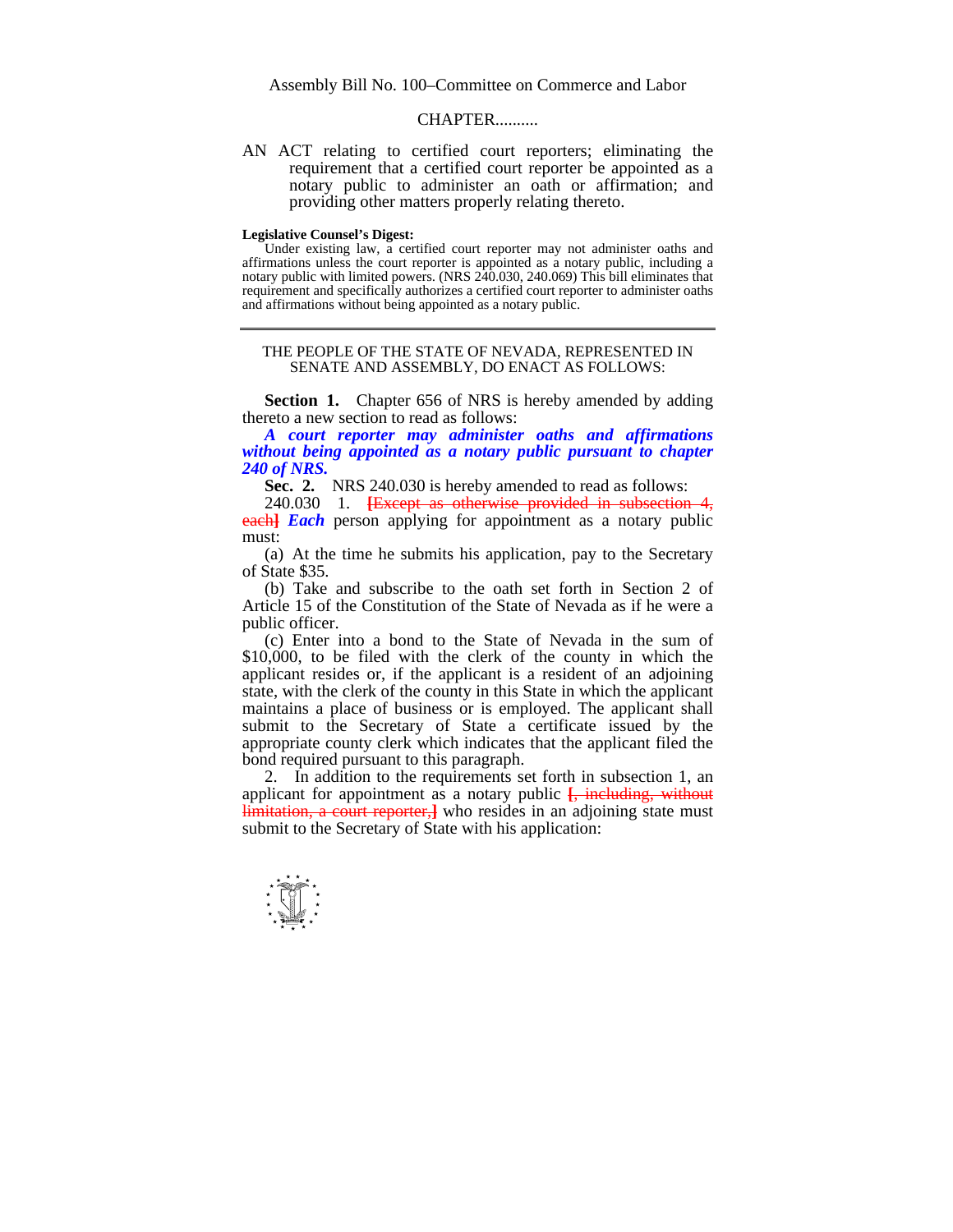(a) An affidavit setting forth the adjoining state in which he resides, his mailing address and the address of his place of business or employment that is located within the State of Nevada; and

 (b) Unless the applicant is self-employed, an affidavit from his employer setting forth the facts that show:

 (1) The employer is licensed to do business in the State of Nevada; and

 (2) The employer regularly employs the applicant at an office, business or facility which is located within the State of Nevada.

 3. In completing an application, bond, oath or other document necessary to apply for appointment as a notary public, an applicant must not be required to disclose his residential address or telephone number on any such document which will become available to the public.

 4. **[**A court reporter who has received a certificate of registration pursuant to NRS 656.180 may apply for appointment as a notary public with limited powers. Such an applicant is not required to enter into a bond to obtain the limited power of a notary public to administer oaths or affirmations.

5. If required, the**]** *The* bond, together with the oath, must be filed and recorded in the office of the county clerk of the county in which the applicant resides when he applies for his appointment or, if the applicant is a resident of an adjoining state, with the clerk of the county in this State in which the applicant maintains a place of business or is employed. On a form provided by the Secretary of State, the county clerk shall immediately certify to the Secretary of State that the required bond and oath have been filed and recorded. Upon receipt of the application, fee and certification that the required bond and oath have been filed and recorded, the Secretary of State shall issue a certificate of appointment as a notary public to the applicant.

**[**6. Except as otherwise provided in subsection 7, the**]**

 *5. The* term of a notary public commences on the effective date of the bond required pursuant to paragraph (c) of subsection 1. A notary public shall not perform a notarial act after the effective date of the bond unless he has been issued a certificate of appointment.

**[**7. The term of a notary public with limited powers commences on the date set forth in his certificate of appointment.

8.**]** *6.* Except as otherwise provided in this subsection, the Secretary of State shall charge a fee of \$10 for each duplicate or amended certificate of appointment which is issued to a notary. If the notary public does not receive an original certificate of

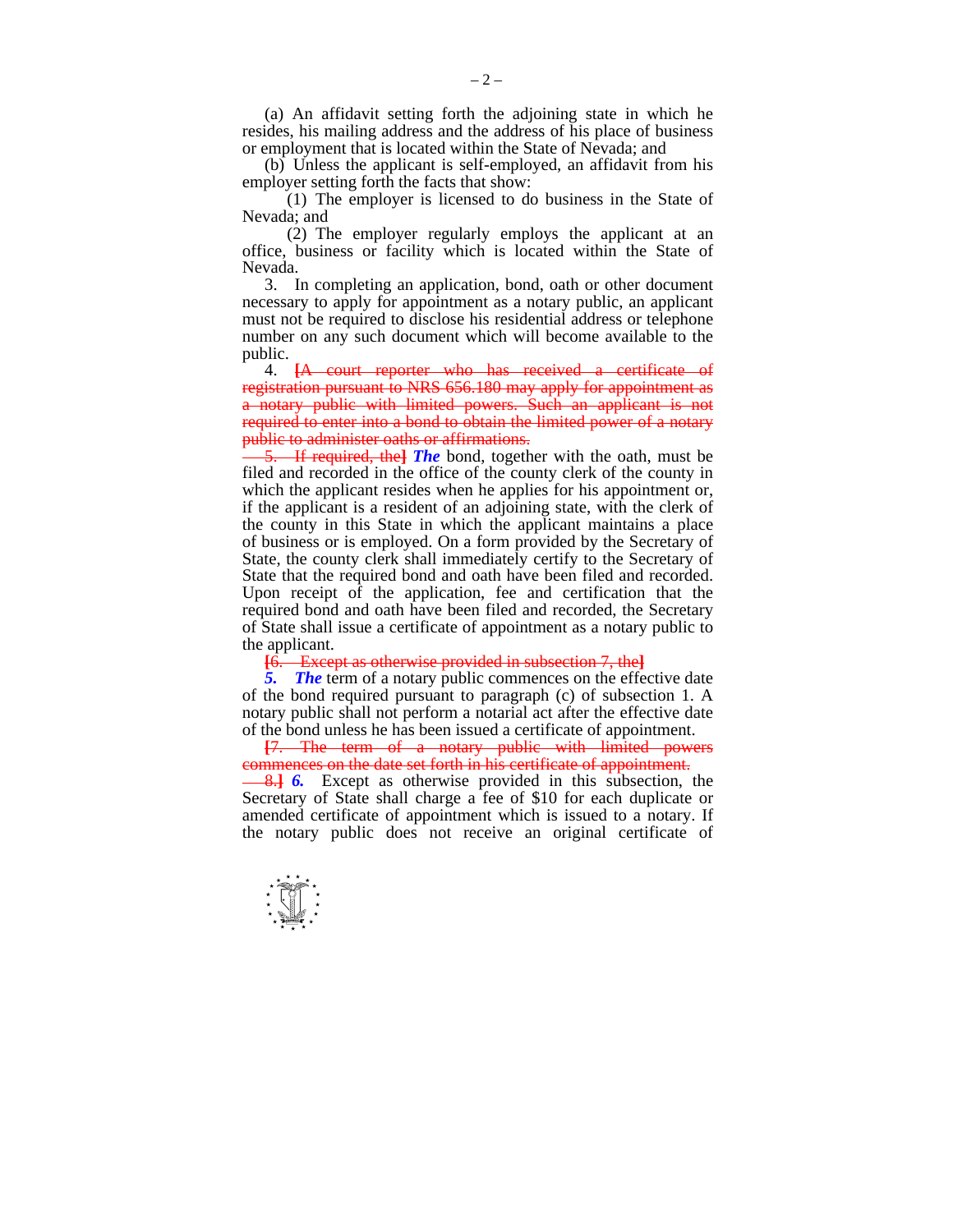appointment, the Secretary of State shall provide a duplicate certificate of appointment without charge if the notary public requests such a duplicate within 60 days after the date on which the original certificate was issued.

 **Sec. 3.** NRS 240.060 is hereby amended to read as follows:

 240.060 **[**Except as otherwise provided in NRS 240.069, a**]** *A*  notary public may, during normal business hours, perform notarial acts in lawful transactions for a person who requests the act and tenders the appropriate fee.

 **Sec. 4.** NRS 240.120 is hereby amended to read as follows:

 240.120 1. **[**Except as otherwise provided in NRS 240.069, **each]** *Each* notary public shall keep a journal in his office in which he shall enter for each notarial act performed, at the time the act is performed:

(a) The fees charged, if any;

(b) The title of the document;

(c) The date on which he performed the service;

 (d) The name and signature of the person whose signature is being notarized;

 (e) A description of the evidence used by the notary public to verify the identification of the person whose signature is being notarized;

(f) An indication of whether he administered an oath; and

 (g) The type of certificate used to evidence the notarial act, as required pursuant to NRS 240.1655.

 2. If the notary verifies the identification of the person whose signature is being notarized on the basis of a credible witness, the notary public shall:

 (a) Require the witness to sign the journal in the space provided for the description of the evidence used; and

 (b) Make a notation in the journal that the witness is a credible witness.

3. The journal must:

(a) Be open to public inspection.

(b) Be in a bound volume with preprinted page numbers.

 4. A notary public shall, upon request and payment of the fee set forth in NRS 240.100, provide a certified copy of an entry in his journal.

 5. A notary public shall retain each journal that he has kept pursuant to this section until 7 years after the date on which he ceases to be a notary public.